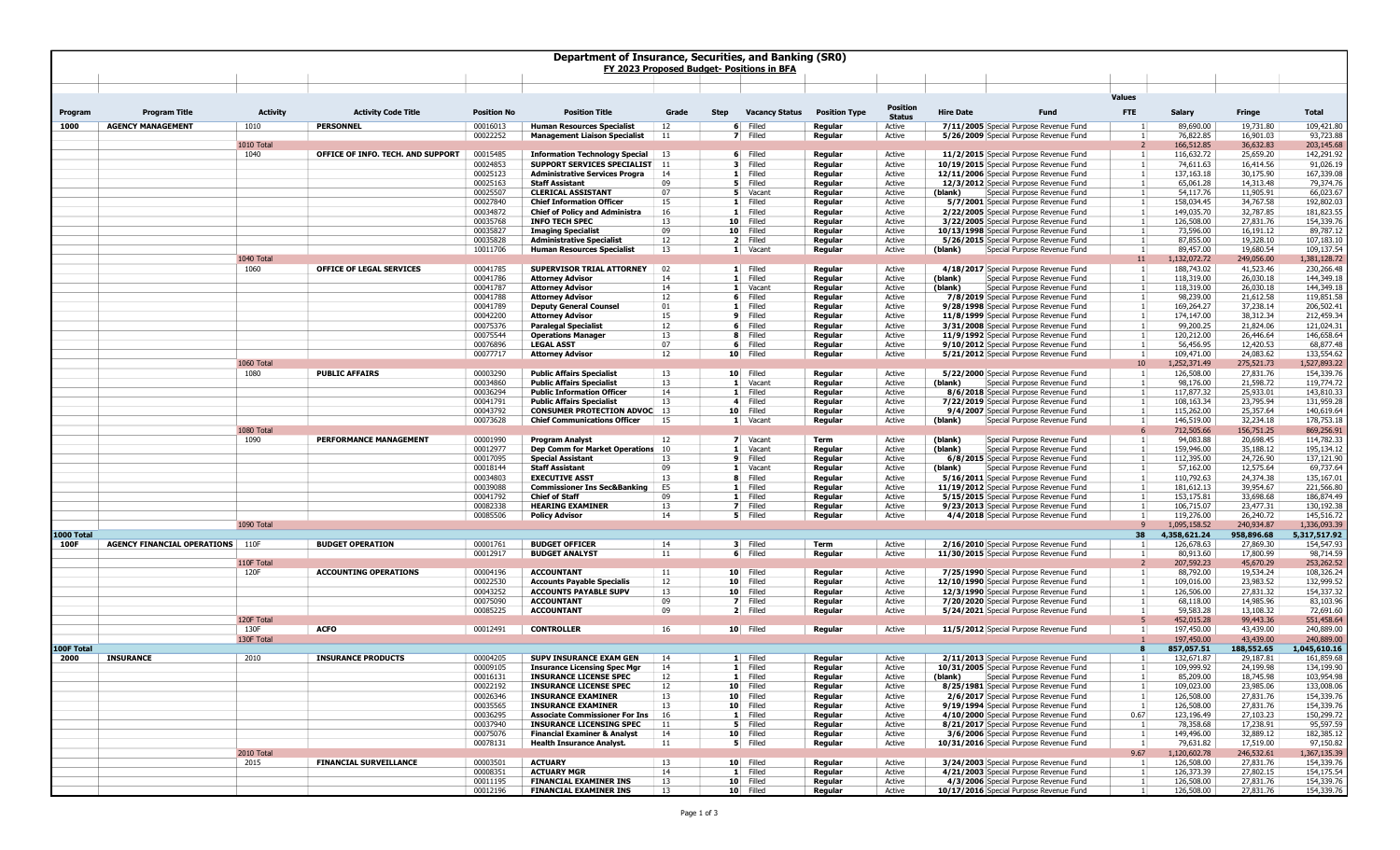| Program           | <b>Program Title</b> | <b>Activity</b>    | <b>Activity Code Title</b>             | <b>Position No</b>   | <b>Position Title</b>                                                   | Grade      | Step         | <b>Vacancy Status</b> | <b>Position Type</b> | Position<br><b>Status</b> | <b>Hire Date</b> | Fund                                                                              | <b>FTE</b>     | Salary                   | <b>Fringe</b>           | Total                     |
|-------------------|----------------------|--------------------|----------------------------------------|----------------------|-------------------------------------------------------------------------|------------|--------------|-----------------------|----------------------|---------------------------|------------------|-----------------------------------------------------------------------------------|----------------|--------------------------|-------------------------|---------------------------|
| 2000              | <b>INSURANCE</b>     | 2015               | <b>FINANCIAL SURVEILLANCE</b>          | 00036494             | <b>Insurance Examiner (Property a</b>                                   | 13         | 10           | Filled                | Regular              | Active                    |                  | 5/25/1994 Special Purpose Revenue Fund                                            |                | 126,508.00               | 27,831.76               | 154,339.76                |
|                   |                      |                    |                                        | 00085202             | <b>ACTUARY</b>                                                          | 14         |              | 10 Filled             | Regular              | Active                    |                  | 12/28/2015 Special Purpose Revenue Fund                                           |                | 149,496.00               | 32,889.12               | 182,385.12                |
|                   |                      | 2015 Total<br>2050 | нмо                                    | 00015197             | <b>INSURANCE EXAMINER</b>                                               | 13         |              | 10 Filled             | Regular              | Active                    |                  | 2/25/1994 Special Purpose Revenue Fund                                            |                | 781,901.39<br>126,508.00 | 172,018.31<br>27,831.76 | 953,919.70<br>154,339.76  |
|                   |                      |                    |                                        | 00017344             | <b>INSURANCE LICENSE SPEC</b>                                           | 12         | -8           | Filled                | Regular              | Active                    |                  | 6/28/1983 Special Purpose Revenue Fund                                            |                | 105,202.71               | 23,144.60               | 128,347.31                |
|                   |                      |                    |                                        | 00031831             | <b>Financial Examiner</b>                                               | 13         | $\mathbf{2}$ | Filled                | Regular              | Active                    |                  | 5/10/2021 Special Purpose Revenue Fund                                            |                | 102,471.13               | 22,543.65               | 125,014.78                |
|                   |                      |                    |                                        | 00036236             | <b>Health Care Poilcy Analyst</b>                                       | 14         |              | 1 Vacant              | Regular              | Active                    | (blank)          | Special Purpose Revenue Fund                                                      |                | 116,034.00               | 25,527.48               | 141,561.48                |
|                   |                      |                    |                                        | 00036295             | <b>Associate Commissioner For Ins</b>                                   | 16         |              | 1 Filled              | Regular              | Active                    |                  | 4/10/2000 Special Purpose Revenue Fund                                            | 0.33           | 60,678.87                | 13,349.35               | 74,028.22                 |
|                   |                      | 2050 Total         |                                        |                      |                                                                         |            |              |                       |                      |                           |                  |                                                                                   | 4.33           | 510,894.71               | 112,396.84              | 623,291.55                |
|                   |                      | 2090               | <b>HEALTH INSURANCE REVIEW</b>         | 00005439             | <b>ACTUARY</b>                                                          | 13         |              | 10 Vacant             | Regular              | Active                    | (blank)          | Special Purpose Revenue Fund                                                      |                | 126,508.00               | 27,831.76               | 154,339.76                |
|                   |                      |                    |                                        | 00073445             | <b>Supervisory Health Actuary</b>                                       | 14         | 1            | Filled                | Regular              | Active                    |                  | 11/7/2011 Special Purpose Revenue Fund                                            |                | 149,075.04               | 32,796.51               | 181,871.55                |
|                   |                      |                    |                                        | 00073451<br>00073453 | <b>ACTUARY</b><br><b>Health Insur. Financial Analy.</b>                 | 13<br>11   | 9            | Filled<br>1 Vacant    | Regular<br>Regular   | Active<br>Active          | (blank)          | 1/3/2011 Special Purpose Revenue Fund<br>Special Purpose Revenue Fund             |                | 125,593.82<br>68,870.00  | 27,630.64<br>15,151.40  | 153,224.46<br>84,021.40   |
|                   |                      |                    |                                        | 00082359             | <b>Insurance Fraud Investigator</b>                                     | 12         |              | 2 Vacant              | Regular              | Active                    | (blank)          | Special Purpose Revenue Fund                                                      | -1             | 88,616.25                | 19,495.58               | 108,111.83                |
|                   |                      | 2090 Total         |                                        |                      |                                                                         |            |              |                       |                      |                           |                  |                                                                                   |                | 558,663.11               | 122,905.89              | 681,569.00                |
| 2000 Total        |                      |                    |                                        |                      |                                                                         |            |              |                       |                      |                           |                  |                                                                                   | 25             | 2,972,061.99             | 653,853.65              | 3,625,915.64              |
| 3000              | <b>SECURITIES</b>    | 3010               | <b>CORPORATE FINANCE</b>               | 00000198             | <b>Securities Registration Specia</b>                                   | 11         |              | 3 Filled              | Regular              | Active                    |                  | 10/17/2016 Special Purpose Revenue Fund                                           | $\overline{1}$ | 74,526.87                | 16,395.91               | 90,922.78                 |
|                   |                      |                    |                                        | 00008873             | <b>ASST DIR</b>                                                         | 15         |              | 1 Filled              | Regular              | Active                    |                  | 10/22/2001 Special Purpose Revenue Fund                                           |                | 147,369.38               | 32,421.26               | 179,790.64                |
|                   |                      |                    |                                        | 00015183             | <b>Associate Commissioner of Secu</b>                                   | 16         |              | 1 Vacant              | Regular              | Active                    | (blank)          | Special Purpose Revenue Fund                                                      |                | 162,584.00               | 35,768.48               | 198,352.48                |
|                   |                      |                    |                                        | 00039603<br>00075089 | Secur Finan Exam (Rpt & Discl)<br><b>Securities Registration Specia</b> | 13<br>11   |              | 10 Filled<br>7 Filled | Regular<br>Term      | Active<br>Active          |                  | 8/8/2006 Special Purpose Revenue Fund<br>3/16/2020 Special Purpose Revenue Fund   | -1             | 126,508.00<br>82,148.00  | 27,831.76<br>18,072.56  | 154,339.76<br>100,220.56  |
|                   |                      | 3010 Total         |                                        |                      |                                                                         |            |              |                       |                      |                           |                  |                                                                                   |                | 593,136.25               | 130,489.97              | 723,626.22                |
|                   |                      | 3030               | <b>SECURITIES LICENSING</b>            | 00000483             | <b>ASST DIR SEC LICENSING</b>                                           | 14         |              | 1 Vacant              | Regular              | Active                    | (blank)          | Special Purpose Revenue Fund                                                      |                | 132,000.00               | 29,040.00               | 161,040.00                |
|                   |                      |                    |                                        | 00037776             | <b>Securities Licensing Spec.</b>                                       | 12         |              | 1 Vacant              | Regular              | Active                    | (blank)          | Special Purpose Revenue Fund                                                      |                | 85,209.00                | 18,745.98               | 103,954.98                |
|                   |                      |                    |                                        | 00037779             | <b>Securities Licensing Spec.</b>                                       | 12         |              | 8 Filled              | Regular              | Active                    |                  | 12/5/2011 Special Purpose Revenue Fund                                            |                | 103,731.00               | 22,820.82               | 126,551.82                |
|                   |                      |                    |                                        | 00039602             | <b>Securities Licensing Spec.</b>                                       | 12         |              | 7 Filled              | Regular              | Active                    |                  | 2/8/2016 Special Purpose Revenue Fund                                             |                | 101,643.31               | 22,361.53               | 124,004.84                |
|                   |                      |                    |                                        | 10011719             | <b>Securities Licensing</b>                                             | 13         |              | 1 Vacant              | Regular              | Active                    | (blank)          | Special Purpose Revenue Fund                                                      |                | 89,457.00                | 19,680.54               | 109,137.54                |
|                   |                      | 3030 Total<br>3080 | DC MARKET OPERATIONS SECURITIES        | 00075391             | <b>Director of Market Examination</b>                                   | 15         |              | 1 Vacant              |                      | Active                    | (blank)          |                                                                                   | $\overline{1}$ | 512,040.31<br>155,942.12 | 112,648.87<br>34,307.27 | 624,689.18<br>190,249.39  |
|                   |                      | 3080 Total         |                                        |                      |                                                                         |            |              |                       | Regular              |                           |                  | Special Purpose Revenue Fund                                                      |                | 155,942.12               | 34,307.27               | 190,249.39                |
| <b>3000 Total</b> |                      |                    |                                        |                      |                                                                         |            |              |                       |                      |                           |                  |                                                                                   | 11             | 1,261,118.68             | 277,446.11              | 1,538,564.79              |
| 4000              | <b>ENFORCEMENT</b>   | 4050               | <b>ENFORCEMENT</b>                     | 00003370             | <b>FRAUD INVEST</b>                                                     | 12         |              | 7 Filled              | Regular              | Active                    |                  | 5/16/2016 Special Purpose Revenue Fund                                            | $\overline{1}$ | 101,085.00               | 22,238.70               | 123,323.70                |
|                   |                      | 4050 Total         |                                        |                      |                                                                         |            |              |                       |                      |                           |                  |                                                                                   |                | 101,085.00               | 22,238.70               | 123,323.70                |
|                   |                      | 4060               | <b>INVESTIGATIONS</b>                  | 00013699             | <b>Assistant Dir for Enforcement</b>                                    | 15         |              | 1 Filled              | Regular              | Active                    |                  | 11/21/2016 Special Purpose Revenue Fund                                           |                | 127,122.60               | 27,966.97               | 155,089.57                |
|                   |                      |                    |                                        | 00020539             | <b>FRAUD INVEST</b>                                                     | 12         | 10           | Filled                | Regular              | Active                    |                  | 9/5/2006 Special Purpose Revenue Fund                                             |                | 109,023.00               | 23,985.06               | 133,008.06                |
|                   |                      |                    |                                        | 00031812<br>00034870 | <b>FRAUD INVEST</b>                                                     | 12<br>13   | 5.<br>10     | Filled<br>Filled      | Regular              | Active<br>Active          |                  | 5/18/2015 Special Purpose Revenue Fund                                            |                | 95,793.00<br>126,508.00  | 21,074.46<br>27,831.76  | 116,867.46<br>154,339.76  |
|                   |                      |                    |                                        | 00075430             | <b>Investigator Fraud</b><br><b>DIR OF FRAUD</b>                        | 16         |              | 1 Filled              | Regular<br>Regular   | Active                    |                  | 10/19/1992 Special Purpose Revenue Fund<br>2/21/2017 Special Purpose Revenue Fund |                | 171,082.86               | 37,638.23               | 208,721.09                |
|                   |                      |                    |                                        | 00085206             | <b>INVEST FRAUD</b>                                                     | 12         |              | 1 Filled              | Regular              | Active                    | (blank)          | Special Purpose Revenue Fund                                                      |                | 85,209.00                | 18,745.98               | 103,954.98                |
|                   |                      | 4060 Total         |                                        |                      |                                                                         |            |              |                       |                      |                           |                  |                                                                                   |                | 714,738.46               | 157,242.46              | 871,980.92                |
| 4000 Total        |                      |                    |                                        |                      |                                                                         |            |              |                       |                      |                           |                  |                                                                                   |                | 815,823.46               | 179,481.16              | 995,304.62                |
| 5000              | <b>BANKING</b>       | 5040               | <b>COMMUNITY OUTREACH</b>              | 00037577             | Program Manager (Financial Emp 14                                       |            |              | $1$ Filled            | Regular              | Active                    |                  | 2/8/2016 Special Purpose Revenue Fund                                             |                | 127,122.60               | 27,966.97               | 155,089.57                |
|                   |                      | 5040 Total         |                                        |                      |                                                                         |            |              |                       |                      |                           |                  |                                                                                   |                | 127,122.60               | 27,966.97               | 155,089.57                |
|                   |                      | 5060               | <b>LICENSING</b>                       | 00034846<br>00034862 | Associate Commiss. for Banking<br><b>Banking Licensing Specialist</b>   | 16<br>12   |              | 1 Vacant<br>4 Filled  | Regular<br>Regular   | Active<br>Active          | (blank)          | Special Purpose Revenue Fund<br>7/22/2019 Special Purpose Revenue Fund            |                | 162,584.00<br>93,603.70  | 35,768.48<br>20,592.81  | 198,352.48<br>114,196.51  |
|                   |                      |                    |                                        | 00034868             | <b>Supervisory Banking Examiner</b>                                     | 14         |              | 1 Vacant              | Regular              | Active                    | (blank)          | Special Purpose Revenue Fund                                                      |                | 109,999.66               | 24,199.93               | 134,199.59                |
|                   |                      |                    |                                        | 00034869             | <b>Banking Licensing Specialist</b>                                     | 11         |              | 2 Filled              | Regular              | Active                    |                  | 11/13/2018 Special Purpose Revenue Fund                                           |                | 71,889.42                | 15,815.67               | 87,705.09                 |
|                   |                      |                    |                                        | 00035837             | <b>Banking Licensing Specialist</b>                                     | 12         |              | 2 Filled              | Regular              | Active                    |                  | 6/22/1998 Special Purpose Revenue Fund                                            |                | 89,022.15                | 19,584.87               | 108,607.02                |
|                   |                      |                    |                                        | 00037714             | <b>Licensing Manager</b>                                                | 14         | $\mathbf{1}$ | Filled                | Regular              | Active                    |                  | 9/10/2012 Special Purpose Revenue Fund                                            |                | 109,999.90               | 24,199.98               | 134,199.88                |
|                   |                      |                    |                                        | 00075304             | <b>Student Intern</b>                                                   | 07         | 4            | Filled                | Term                 | Active                    |                  | 10/29/2018 Special Purpose Revenue Fund                                           |                | 48,960.40                | 10,771.29               | 59,731.69                 |
|                   |                      |                    |                                        | 00075387             | <b>Sr. Banking Licensing Speciali</b>                                   | 13         | 10           | Filled                | Regular              | Active                    |                  | 3/7/2005 Special Purpose Revenue Fund                                             |                | 126,508.00               | 27,831.76               | 154,339.76                |
|                   |                      | 5060 Total         |                                        | 10011716             | <b>Licensing Specialist</b>                                             | 11         |              | 1 Vacant              | Regular              | Active                    | (blank)          | Special Purpose Revenue Fund                                                      |                | 62,751.00<br>875,318.23  | 13,805.22<br>192,570.01 | 76,556.22<br>1,067,888.24 |
|                   |                      | 5070               | <b>MARKET SERVICES</b>                 | 00001945             | <b>Student Loan Ombudsman</b>                                           | 14         |              | $1$ Filled            | Regular              | Active                    |                  | 10/15/2019 Special Purpose Revenue Fund                                           |                | 109,999.86               | 24,199.97               | 134,199.83                |
|                   |                      |                    |                                        | 00034863             | Program Analyst                                                         | 13         |              | 3 Vacant              | Regular              | Active                    | (blank)          | Special Purpose Revenue Fund                                                      |                | 106,343.49               | 23,395.57               | 129,739.06                |
|                   |                      |                    |                                        | 00074667             | <b>Foreclosure Prevention &amp; Media</b>                               | 14         | 1            | Filled                | Regular              | Active                    | (blank)          | Special Purpose Revenue Fund                                                      |                | 105,730.00               | 23,260.60               | 128,990.60                |
|                   |                      |                    |                                        | 00075396             | Program Analyst                                                         | 14         | 10           | Filled                | Regular              | Active                    |                  | 6/8/2020 Special Purpose Revenue Fund                                             |                | 136,208.00               | 29,965.76               | 166,173.76                |
|                   |                      |                    |                                        | 00085528             | <b>PROGRAM SUPPORT ASSISTANT 07</b>                                     |            | 5            | Filled                | Regular              | Active                    |                  | 1/9/2017 Special Purpose Revenue Fund                                             |                | 53,897.00                | 11,857.34               | 65,754.34                 |
|                   |                      |                    |                                        | 10011714             | Program Analyst                                                         | 12         |              | 1 Vacant              | Regular              | Active                    | (blank)          | Special Purpose Revenue Fund                                                      |                | 77,649.00                | 17,082.78               | 94,731.78                 |
|                   |                      | 5070 Total         |                                        | 10011715             | Program Analyst, SSBCI                                                  | 12         |              | 1 Vacant              | Regular              | Active                    | (blank)          | Special Purpose Revenue Fund                                                      |                | 77,649.00<br>667,476.35  | 17,082.78<br>146,844.80 | 94,731.78<br>814,321.15   |
| 5000 Total        |                      |                    |                                        |                      |                                                                         |            |              |                       |                      |                           |                  |                                                                                   | 17             | 1,669,917.18             | 367,381.78              | 2,037,298.96              |
| 6000              | <b>RISK FINANCE</b>  | 6010               | <b>COMPLIANCE</b>                      | 00036363             | <b>FINANCIAL EXAMINER OFFICER</b> 14                                    |            |              | 10 Filled             | Regular              | Active                    |                  | 3/25/2013 Special Purpose Revenue Fund                                            | $\overline{1}$ | 149,496.00               | 32,889.12               | 182,385.12                |
|                   |                      | 6010 Total         |                                        |                      |                                                                         |            |              |                       |                      |                           |                  |                                                                                   |                | 149,496.00               | 32,889.12               | 182,385.12                |
|                   |                      | 6020               | <b>FINANCIAL ANALYSIS</b>              | 00036539             | <b>Director of Risk Finance</b>                                         | 16         |              | 1 Filled              | Regular              | Active                    |                  | 9/13/1993 Special Purpose Revenue Fund                                            | $\overline{1}$ | 189,685.78               | 41,730.87               | 231,416.65                |
|                   |                      |                    |                                        | 10011650             | <b>Financial Analyst</b>                                                | 13         |              | 5 Vacant              | Regular              | Active                    | (blank)          | Special Purpose Revenue Fund                                                      | 1              | 100,926.00               | 22,203.72               | 123,129.72                |
|                   |                      | 6020 Total         |                                        |                      |                                                                         |            |              |                       |                      |                           |                  |                                                                                   |                | 290,611.78               | 63,934.59               | 354,546.37                |
|                   |                      | 6030<br>6030 Total | <b>REGULATORY REVIEW AND LICENSING</b> | 00036633             | <b>Insurance Licensing Specialist</b> 12                                |            |              | 6 Filled              | Regular              | Active                    |                  | 9/19/2016 Special Purpose Revenue Fund                                            | $\overline{1}$ | 98,439.00<br>98,439.00   | 21,656.58<br>21,656.58  | 120,095.58<br>120,095.58  |
| 6000 Total        |                      |                    |                                        |                      |                                                                         |            |              |                       |                      |                           |                  |                                                                                   | $\overline{a}$ | 538,546.78               | 118,480.29              | 657,027.07                |
| 7000              | OFFICE OF INNOVATION | 7010               | <b>MARKET ANALYSIS</b>                 | 10011705             | <b>Buisness Analyst</b>                                                 | 13         |              | 5 Vacant              | Regular              | Active                    | (blank)          | Special Purpose Revenue Fund                                                      |                | 100,926.00               | 22,203.72               | 123,129.72                |
|                   |                      | 7010 Total         |                                        |                      |                                                                         |            |              |                       |                      |                           |                  |                                                                                   |                | 100,926.00               | 22,203.72               | 123,129.72                |
|                   |                      | 7020               | <b>OUTREACH</b>                        | 10011703             | Director of the Office of Innovatic 15                                  |            |              | 1 Vacant              | Regular              | Active                    | (blank)          | Special Purpose Revenue Fund                                                      |                | 146,519.00               | 32,234.22               | 178,753.22                |
|                   |                      |                    |                                        | 10011707             | <b>Outreach Specialist</b>                                              | 13         |              | 5 Vacant              | Regular              | Active                    | (blank)          | Special Purpose Revenue Fund                                                      | -1             | 100,926.00               | 22,203.72               | 123,129.72                |
|                   |                      | <b>7020 Total</b>  |                                        |                      |                                                                         |            |              |                       |                      |                           |                  |                                                                                   |                | 247,445.00               | 54,437.94               | 301,882.94                |
|                   |                      | 7030               | COMPLIANCE                             | 10011704             | Program Assistant                                                       | $\vert$ 11 |              | 5 Vacant              | Regular              | Active                    | (blank)          | Special Purpose Revenue Fund                                                      |                | 70,818.00                | 15,579.96               | 86,397.96                 |